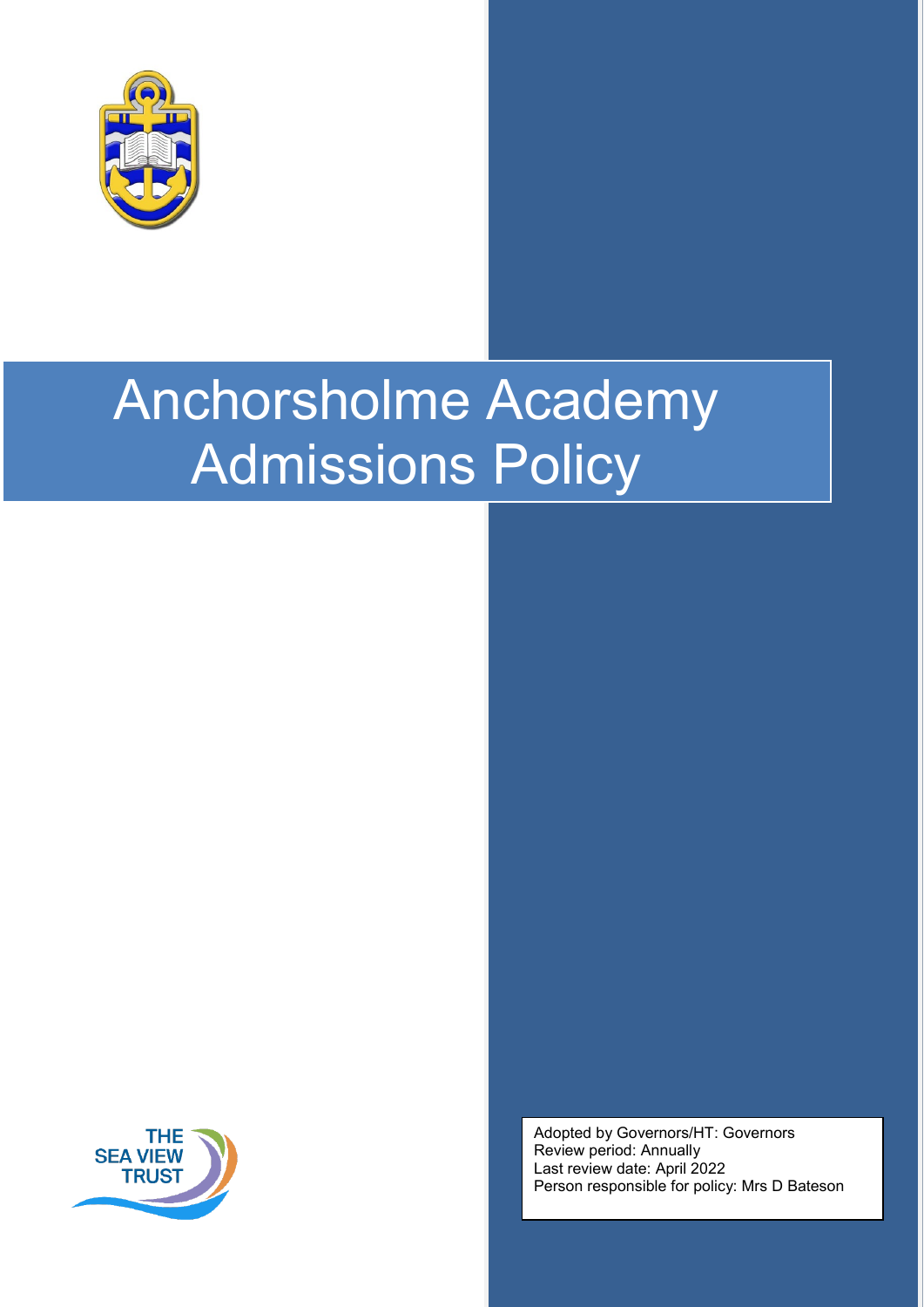Anchorsholme Academy is an academy and its Governing Body is the admissions authority. The Governing Body has agreed to operate admissions on the same basis as that used by the Local Authority.

Anchorsholme Academy operates within an equal preference scheme and welcomes all children.

# **The planned admission number for 2022/23 is 90.**

# **Application Procedures**

Applications must be made using the Common Application Form, which will be made available by the Local Authority's (LA) School Admissions Team. Applications can also be made online via the LA's website: [www.blackpool.gov.uk/schooladmissions](http://www.blackpool.gov.uk/schooladmissions) or paper copies can be requested from the LA's School Admissions Team [from](http://www.blackpool.gov.uk/schooladmissions) **1st [September](http://www.blackpool.gov.uk/schooladmissions) 2022.** Contact details for the LA's School Admissions Team can be found on Page 7 of this policy.

Applications must be made direct to the LA no later than **15th January 2023.** 

All places will be offered by the LA's School Admissions Team on behalf of the Governing Body, within the primary co-ordinated admissions scheme operational in the Local Authority's area. The offer date this year is **16th April 2023**.

You must apply to the authority where you live. If you are unsure, for example if you live near council boundaries, it is whichever LA you pay your council tax to. You can apply for a primary school in any area, but you must apply to your home authority. If you live outside the Blackpool area, please contact your home authority to request an application.

A Lancashire County Council application can be requested by ringing the Pupil Access Team on 01524 581134 or writing to the Area Education Office (North), PO Box 606, White Cross Education Centre, Quarry Road, Lancaster LA1 3SQ. Online application via website.

# **Co-ordinated Admission Arrangements**

In accordance with the Education (Co-ordination of Admission Arrangements) Regulations 2006, Blackpool's Co-ordinated Scheme for Primary Schools allows for an inter-Blackpool co-ordinated approach, which is also fully co-ordinated with Lancashire County Council.

# **Infant Class Size**

The Education (Infant Class Sizes) (England) Regulations 1998 (SI 1998/1973) as amended by SI 2006/3409 prescribed that infant classes must not contain more than 30 pupils with a single qualified teacher. (The School Admissions (Infant Class Sizes) (England) Regulations 2012 – introduces certain exceptions relating to children of multiple births and children of UK service personnel).

# **Multiple Births**

Where there are twins or triplets wanting admission and there is only a single place left within the admission number, then the governing body will exercise as much flexibility as possible within the requirements of infant class sizes. In exceptional circumstances we are now able to offer places for both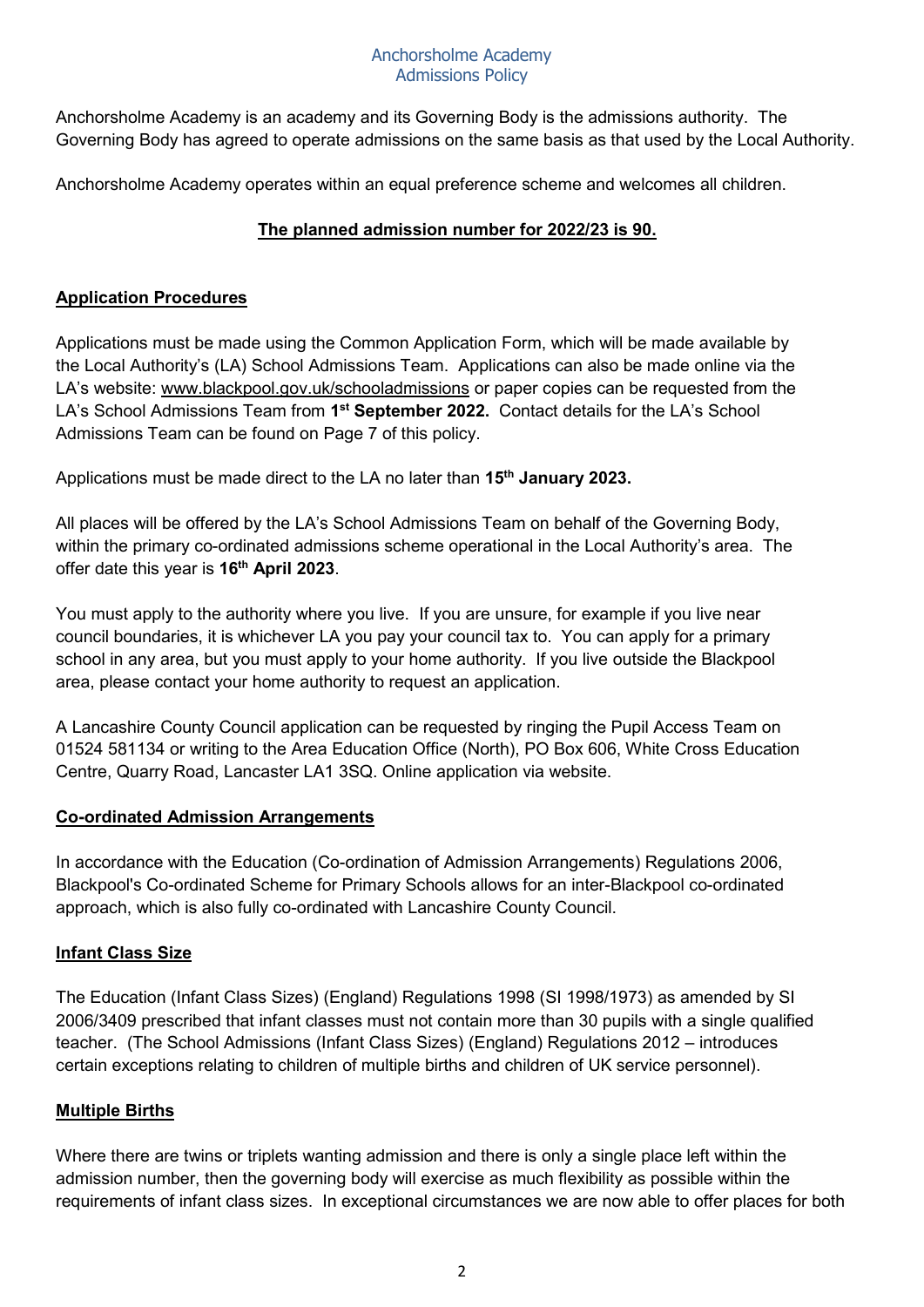twins, or all triplets, even when this means breaching infant class size limits. This may also apply to children who are siblings within the same year group.

# **Deferred Entry**

Primary admission may be deferred by up to two school terms. Where parents/carers wish to defer entry this must be agreed with the school.Where deferred arrangements are agreed, school places will be reserved.

If a child has a fifth birthday during the summer term and parents/carers wish to defer entry until the September, they can opt to miss the reception year. School places cannot be reserved in these circumstances and parents/carers would have to apply for a Year 1 place during the Summer Term.

#### **Attendance at The Learning Lodge Nursery**

Attendance at The Learning Lodge Nursery does not guarantee admission to Anchorsholme Academy for primary education.

# **Oversubscription Criteria**

If your child has an Education Health and Care Plan (EHCP) or Statement of Special Educational Needs that names Anchorsholme Academy, the school must give your child a place. If you apply for a place in the middle of the school year, the school must give your child a place straightaway, even if classes are full.

In the event of the school being oversubscribed the Governing Body's criterion gives priority to the following children:

**1 Looked After Children (LAC)\*** - this is required by the Education and Inspections Act 2006 and the Education (Admission of Looked After Children) (England) Regulations 2006 **and Looked After Children from Abroad (IAPLAC)\*\*** – this is required by the May 2021 School Admissions Code.

\*A Looked After Child is a child in the care of the Local Authority or provided with accommodation by the Authority (as defined in Section 22 of the Children's Act 1989) at the time of application and allocation. This definition has been extended to include adopted children who were previously in the care of the local education authority or provided with accommodation by that authority as defined in Section 22 of the Children Act 1989.

\*\*A Looked After Child from Abroad is a child in state care outside of England or who ceased to be in state care as a result of being adopted.

**2 Medical Conditions.** Priority will be given when a child or their parent/carer has a serious medical condition. Supporting evidence will be required and this must set out the particular reasons and the level of risk to the child or family's health as to why **this** school is the most suitable school and the difficulties that would arise if the child had to attend an alternative school.

If you are applying online, you must send the supporting document(s) to the School Admissions Team with your child's name and date of birth clearly stated.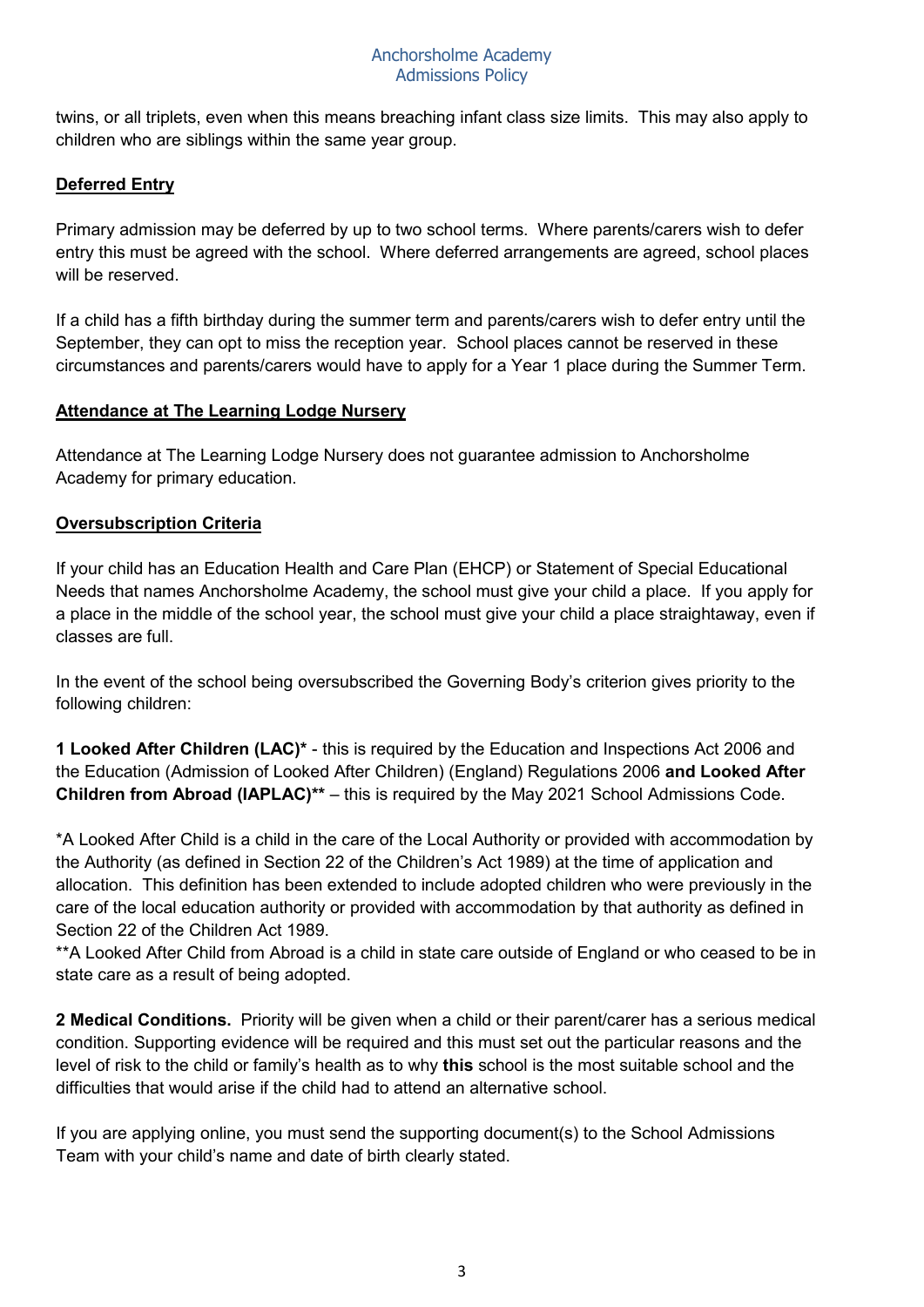**3 Social or welfare reasons for admission.** Where there are exceptional sensitive individual and compelling family circumstances, which are directly relevant to Anchorsholme Academy these may also be considered at the time of application.

Requests for consideration within this criterion will require appropriate professional reports e.g. from a social worker, police officer or educational psychologist. The report must demonstrate exact reasons and the impact on the child or family's circumstances as to why this is the only suitable school compared to other schools available. Only exceptional reasons directly relevant to this school will be considered. The higher priority of social or welfare reason will be given to the child for the preferred school only if the submitted report unequivocally proves the circumstances and why an alternative school is unsuitable.

# **If supporting evidence is not provided, it will not be possible to consider the application under the social and welfare criterion.**

All information which is submitted will be considered as being confidential.

**4 Siblings.** Priority is given to children who have siblings attending Anchorsholme Academy at the time of application and who will be attending at the time of admission. This includes full brothers and sisters who may not live at the same address. Stepchildren or foster children who live at the same address are also classed as siblings.

You must give full details of all siblings in the application.

**5 Distance.** The address you state on your application must be the current one at the time of application. If your address changes after you have submitted your application, you should notify the School Admissions Team immediately.

*The distance between the applicant's home (including flats) and school is taken as a straight line between the Local Land and Property Gazetteer (LLPG) address point of the applicant's home and of the school site. The LLPG is a point within the boundary of the property and is usually located at its centre.*

Distances are measured using the Council's Geographic Information System.

If the LA is unable to determine eligibility on distance, i.e. two or more addresses are equal distance from the school, a random allocation will be carried out. In the event of a random allocation, someone independent of the Children's Services Department and of the school would supervise the process, and parents would be invited to attend.

NB. The shortest safe walking route continues to be a consideration for assisted transport purposes.

Where there are more preferences than there are places available, the Governing Body employs its oversubscription criteria to objectively determine which children should be offered a place at Anchorsholme Academy.

In the event of the admission number being reached within any one of the oversubscription criteria in the order listed, the distance criteria will be used as a 'tie breaker'.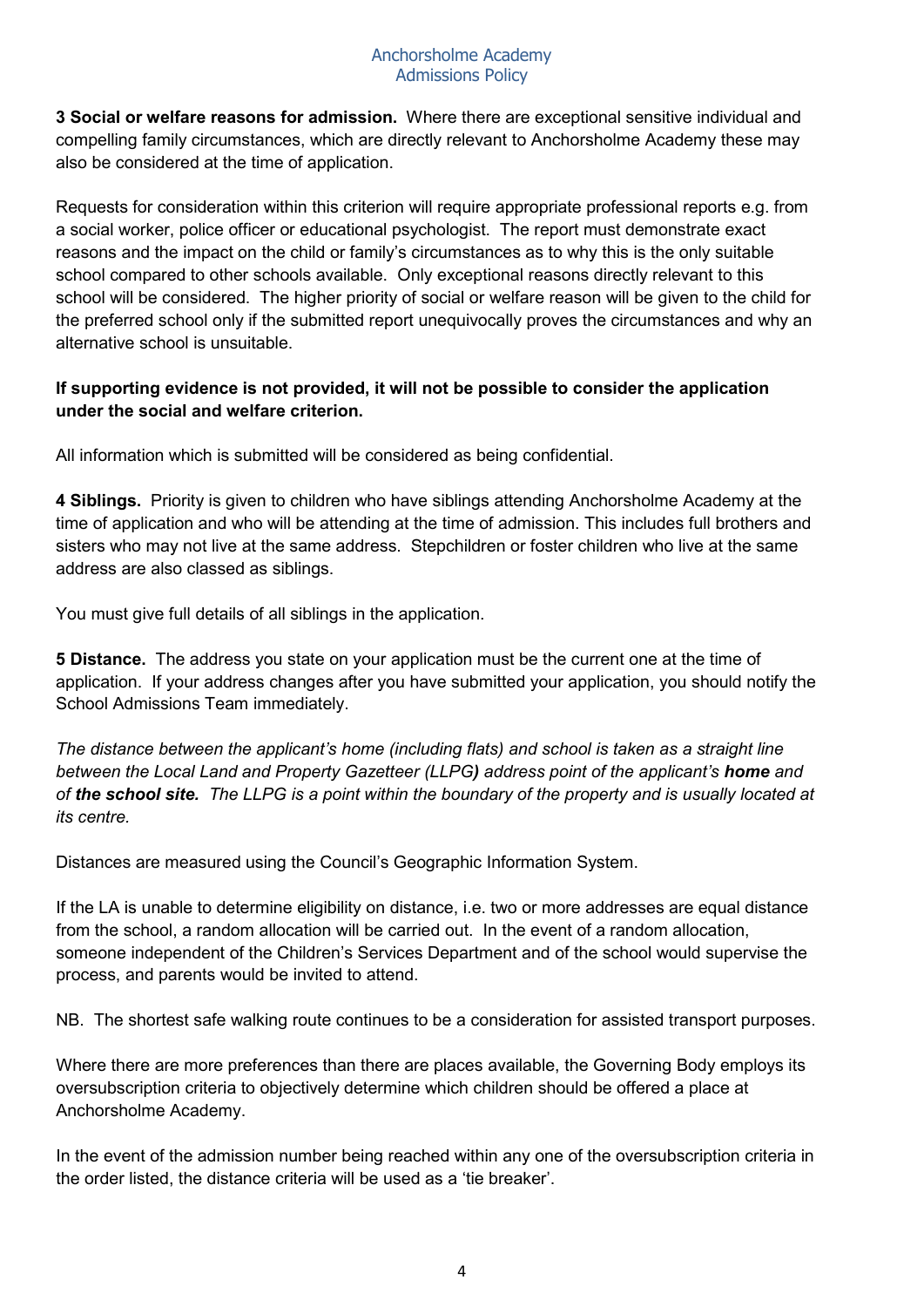# **Late Applications**

Applications received after the published closing date will be treated as late applications.

Only in exceptional circumstances, and where appropriate evidence is provided, will those applications received after the closing date (but before offers of places have been made) be considered concurrently with those applications received on time. The circumstances which might justify a late application include, but are not restricted to, the illness of a single parent/carer which might have reasonably impinged upon their ability to submit an application on time or where a family has just moved into the area.

# **Change of Preference**

Once you have submitted your preferences, you may only request a change if there is a significant reason for doing so, for example, if you move address.

**You will be unable to access the on-line system after the closing date.** Any requests for a change of preference should be made in writing, but evidence must be provided to demonstrate the reasons for your changes.

Parents requesting a place at Anchorsholme Academy, either because they are new to the area, or because they are wishing to transfer from another local Primary School will be required to complete a common application form, allowing them to express up to three preferences. The admission of all students to Blackpool schools will be co-ordinated by the School Admissions Team.

Any application for a school place received after the start of the academic year will be treated as a non-routine admission. Applications received during the course of the year require parents to send information to the Admissions Team at Blackpool Children Services Department. This application for a non-routine admission will then be considered in the context of available school places.

Once a place has been awarded, whether that be at the start of the academic year, or mid-year, parents must produce their child's original birth certificate in order for the child to be able to be placed on role at the Academy.

# **Fraudulent Applications**

If it is found that a child has been allocated a place due to misleading information having been provided, for example an incorrect address, then the offer of a place may be withdrawn and the offer of an alternative school will be made by the LA.

# **Waiting Lists**

Waiting lists will be set up in the week following the letters being sent to parents. As places become available, the child highest on the waiting list will be offered the place. This is not dependent on whether an appeal has been submitted.

The School Admissions Team will maintain the Waiting List, on behalf of the Academy, until the end of the Autumn Term.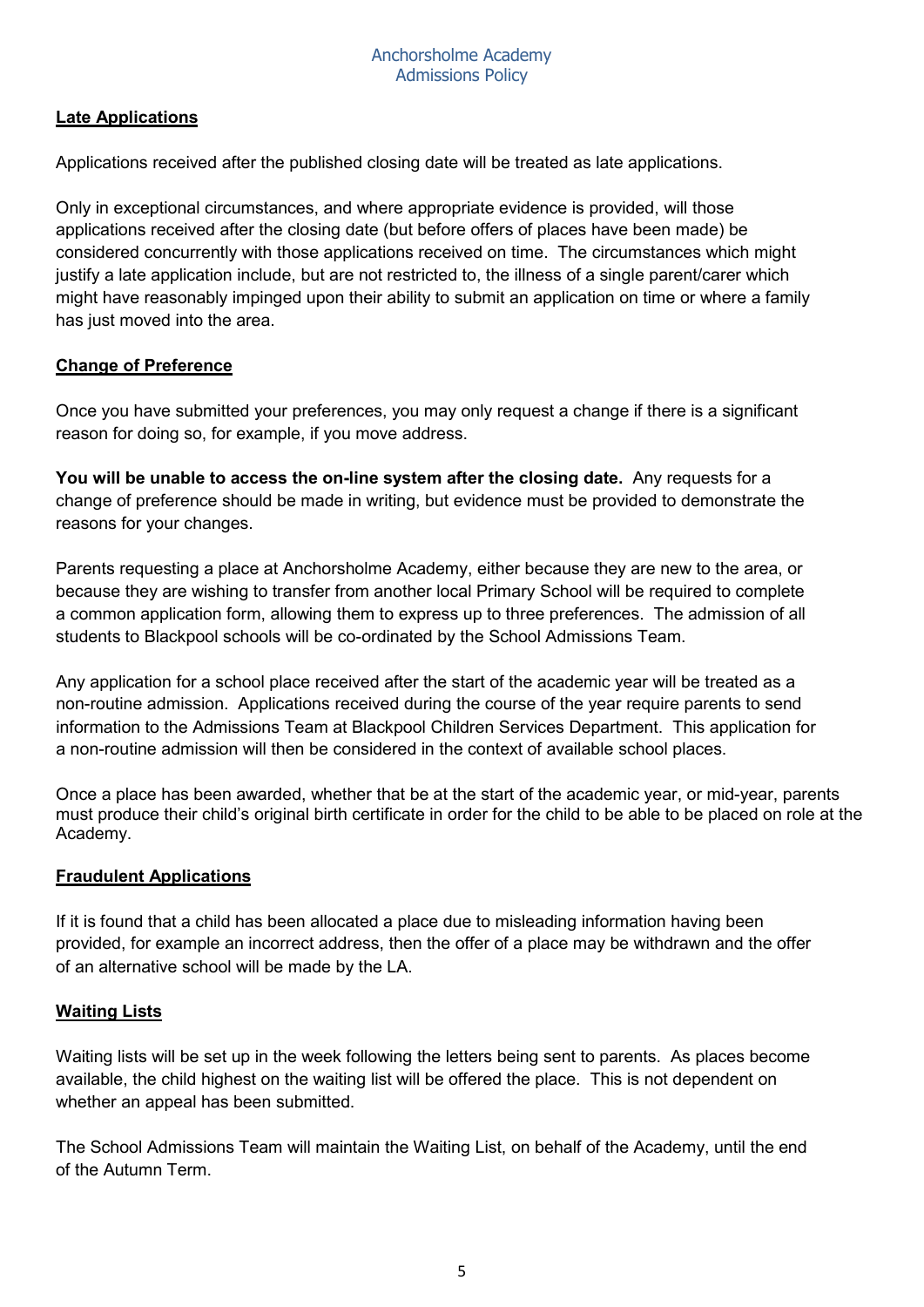#### **Appeal Arrangements**

All appeals will be co-ordinated by Blackpool Children's Services Department.

Where the Governing Body is unable to offer a place because the school is oversubscribed, parents have the right of appeal to an independent admission appeal panel, set up under the School Standards and Framework Act, 1998 as amended by the Education Act 2002.

Parents should notify Blackpool Children's Services Department as soon as possible after receiving the letter refusing a place, if they want to appeal. Parents will have the opportunity to submit their case to the panel in writing and also to attend in order to present their case. Parents will receive 10 school days' notice of the place and time of the hearing.

# **Looked After Children (LAC)**

Transfers for LAC are generally discouraged.

LAC in the care of Blackpool Council must always have agreement by the Director of Children's Services for any in-year school/academy transfer. This does not apply to placements into Educational Diversity or from Educational Diversity returning to mainstream.

#### **Elective Home Education (EHE)**

Parents are strongly advised to contact the LA's School Admissions Team about the responsibilities which will placed upon them should they decide to home educate. EHE advice is available – telephone 01253 476712 or 476443.

Where a return from EHE is requested within two school terms, the child will usually return to their former school/academy. Parents and carers can then look at transfer options within the first of term protocol.

#### **Changing School/Academy**

All parents and carers are strongly advised to consider whether any change of school/academy is really necessary.

National research has shown that children who move during either primary or secondary education do less well in examinations.

Around 62% of children who did not move got 5 x GCSEs (A\* - C grades). This figure was around 44% for children who moved just once during the previous 4 years.

This decline in attainment tends to increase every time a child changes school or academy.

Parents and carers should therefore seriously consider whether a transfer is the best option for their child's education**.** This is especially the case for children who have started their examination options.

Parents should not be pressured to move because of disciplinary or attendance issues – and often transfers in these circumstances will not resolve the underlying issues. Similarly, where bullying is given as a reason, the details will be verified with the child's current school/academy.